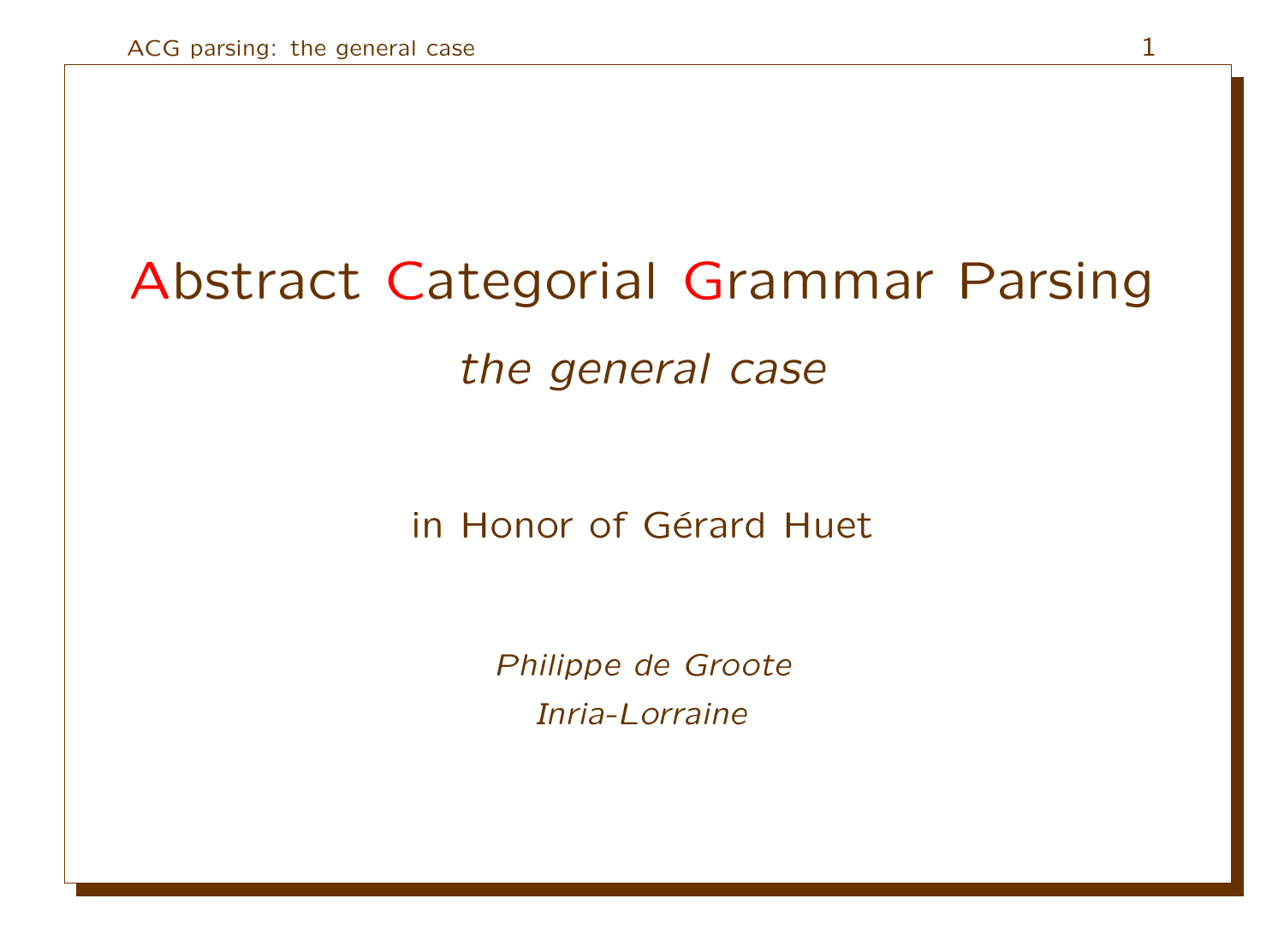# Content

- Definition of ACG
- Examples
- Some Key Properties
- Constructing a Parsing Algorithm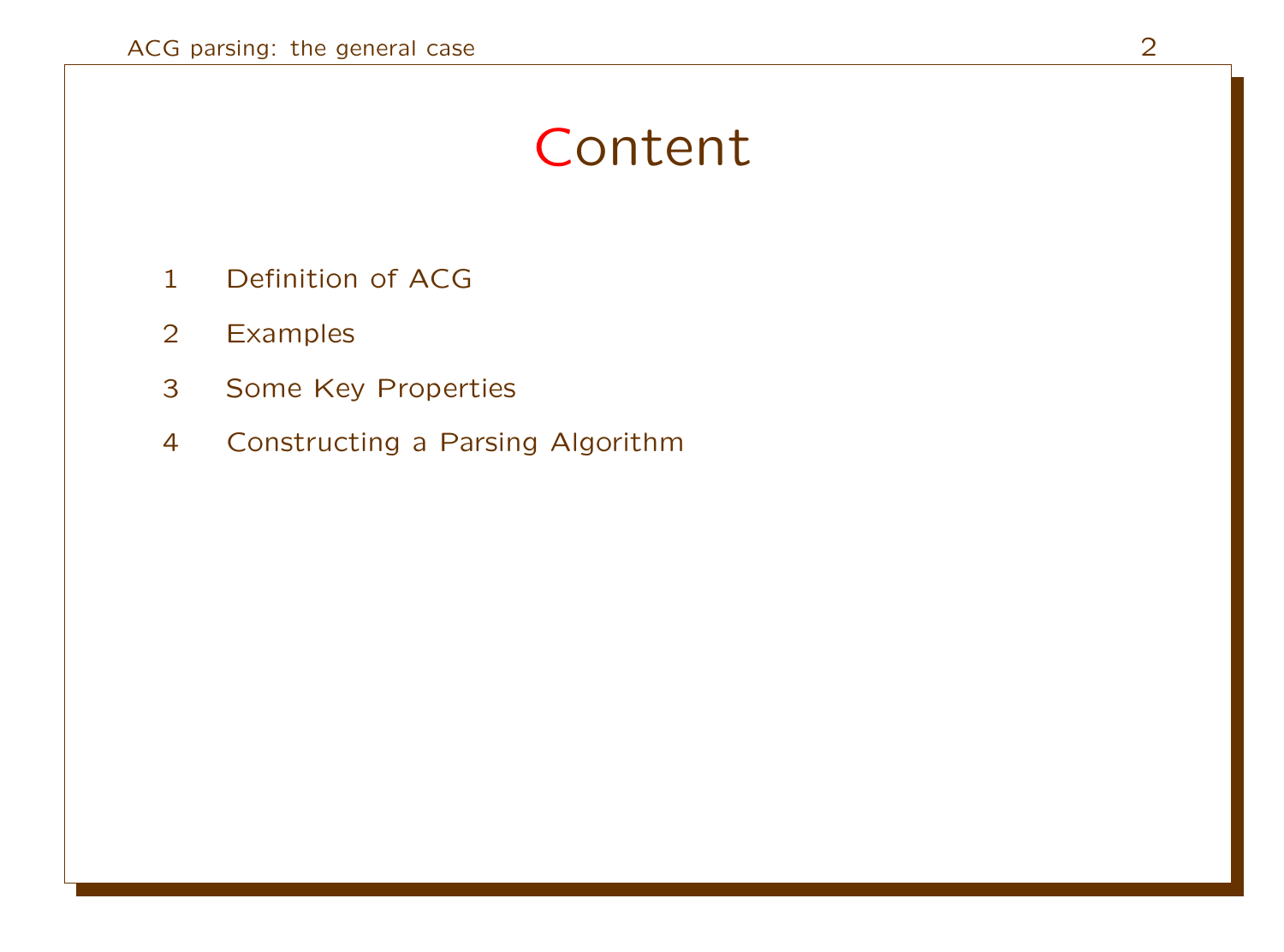# Definition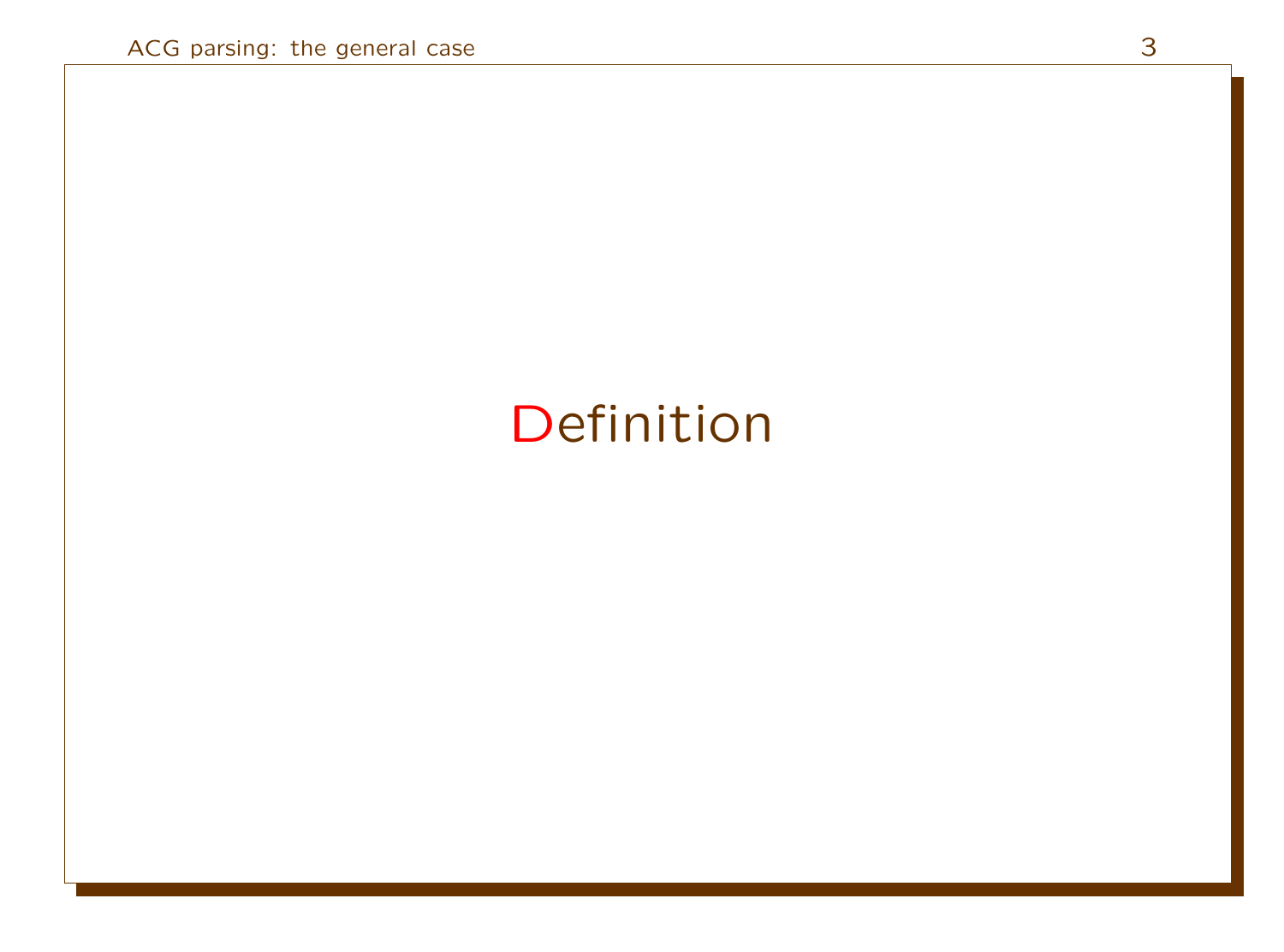### Motivations

- To provide a type-theoretic notion of grammar, taking advantages of ideas by Curry and Lambek.
- To provide a grammatical framework in which other existing grammatical models may be encoded.
- To see the parse-structures as first-class citizen.
- To allow the user to define grammatical composition combinators.
- To base the formalism on a small set of mathematical primitives that combine via simple composition rules.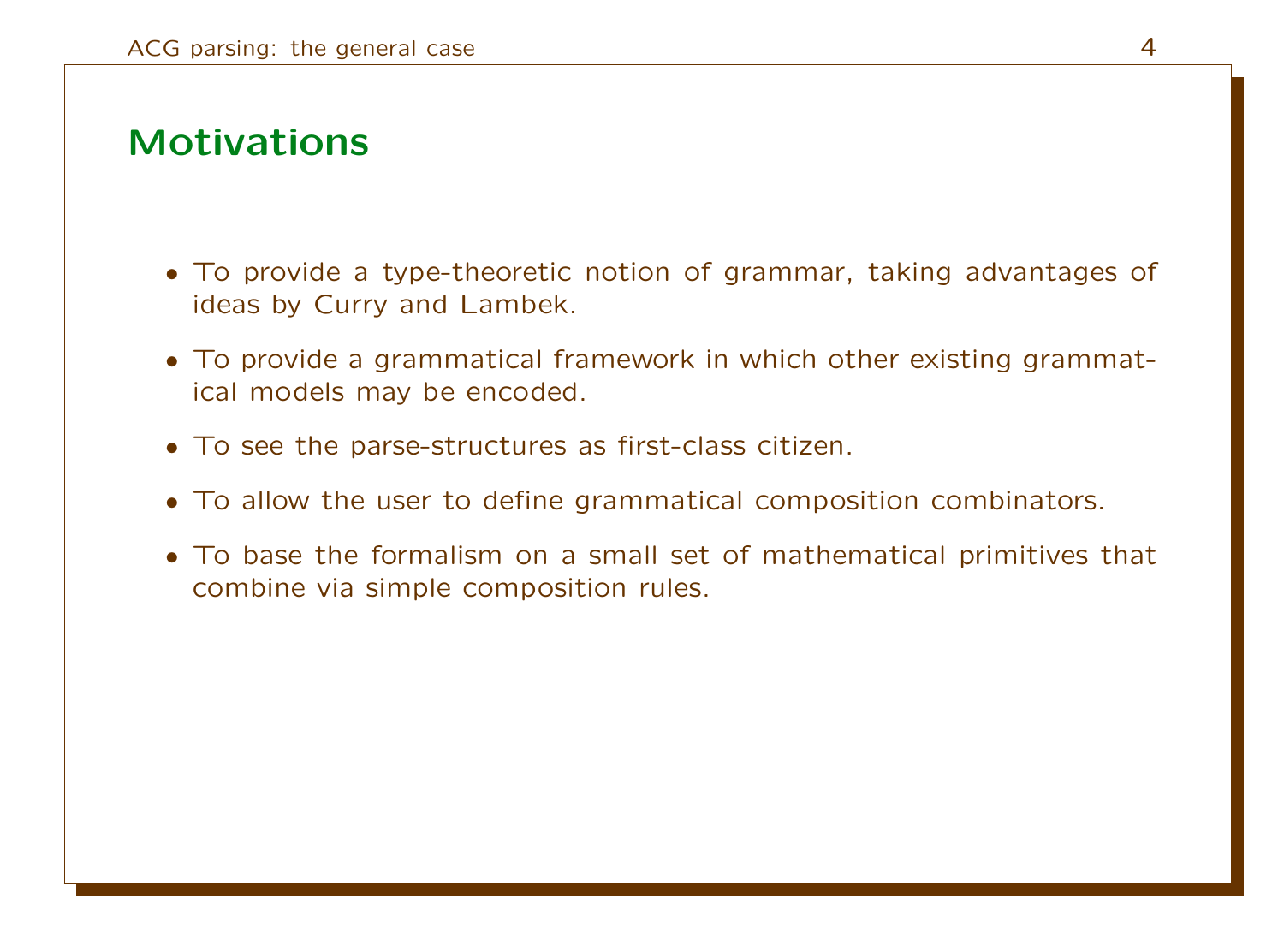### Types, signatures and  $\lambda$ -terms

 $T(A)$  is the set of linear implicative types built on the set of atomic types A:

 $\mathcal{T}(A)$  ::= A |  $(\mathcal{T}(A) \neg \circ \mathcal{T}(A))$ 

A higher-order linear signature is a triple  $\Sigma = \langle A, C, \tau \rangle$ , where:

A is a finite set of atomic types;

 $C$  is a finite set of constants;

 $\tau: C \to \mathcal{T}(A)$  is a function that assigns each constant in C with a linear implicative type built on A.

 $\Lambda(\Sigma)$  denotes the set of linear  $\lambda$ -terms built upon a higher-order linear signature Σ.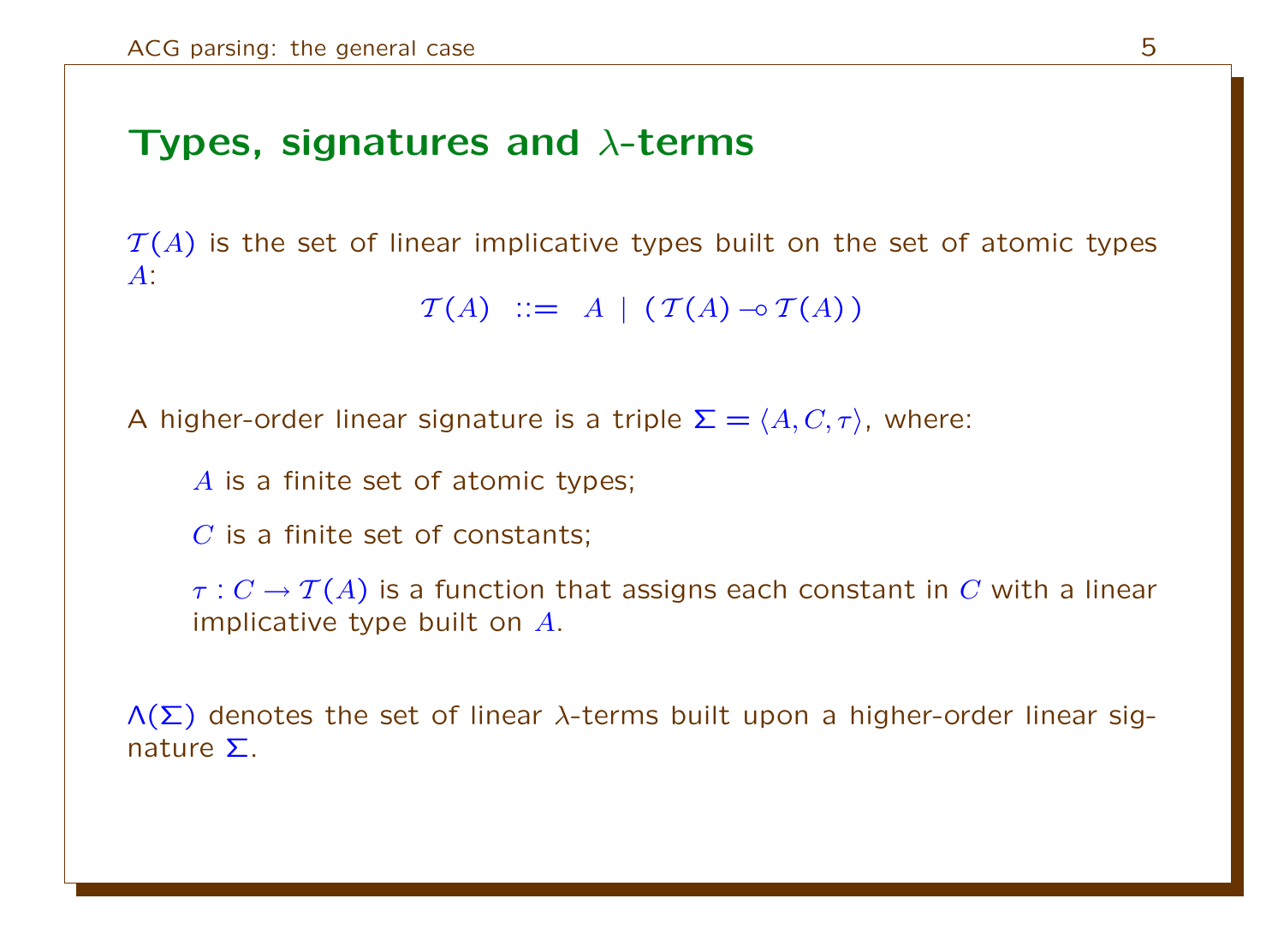### Vocabularies and Lexicons

A vocabulary is simply defined to be a higher-order linear signature.

Given two vocabularies  $\Sigma_1 = \langle A_1, C_1, \tau_1 \rangle$  and  $\Sigma_2 = \langle A_2, C_2, \tau_2 \rangle$ , a lexicon  $\mathcal{L} = \langle \eta, \theta \rangle$  from  $\Sigma_1$  to  $\Sigma_2$  is made of two functions:

 $\eta: A_1 \rightarrow \mathcal{T}(A_2),$  $\theta: C_1 \to \Lambda(\Sigma_2)$ ,

such that

 $\vdash_{\Sigma_2} \theta(c): \eta(\tau_1(c)).$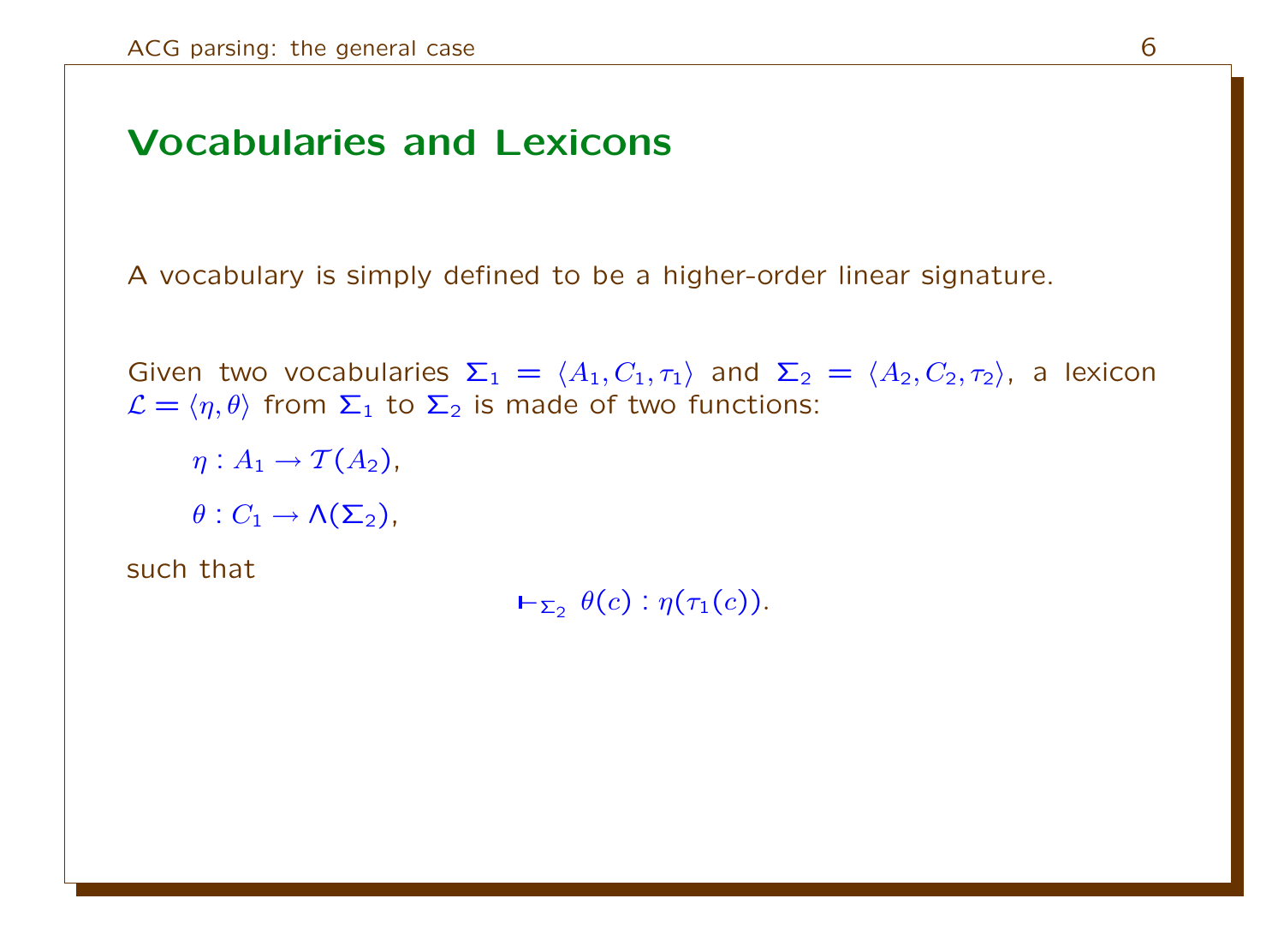### Definition

An abstract categorial grammar is a quadruple

 $\mathcal{G} = \langle \Sigma_1, \Sigma_2, \mathcal{L}, s \rangle$ 

where :

 $\Sigma_1 = \langle A_1, C_1, \tau_1 \rangle$  and  $\Sigma_2 = \langle A_2, C_2, \tau_2 \rangle$  are two higher-order linear signatures;  $\Sigma_1$  is called the abstract vocabulary and  $\Sigma_2$  is called the object vocabulary;

 $\mathcal{L}: \Sigma_1 \to \Sigma_2$  is a lexicon from the abstract vocabulary to the object vocabulary;

 $s \in \mathcal{T}(A_1)$  is a type of the abstract vocabulary; it is called the distinguished type of the grammar.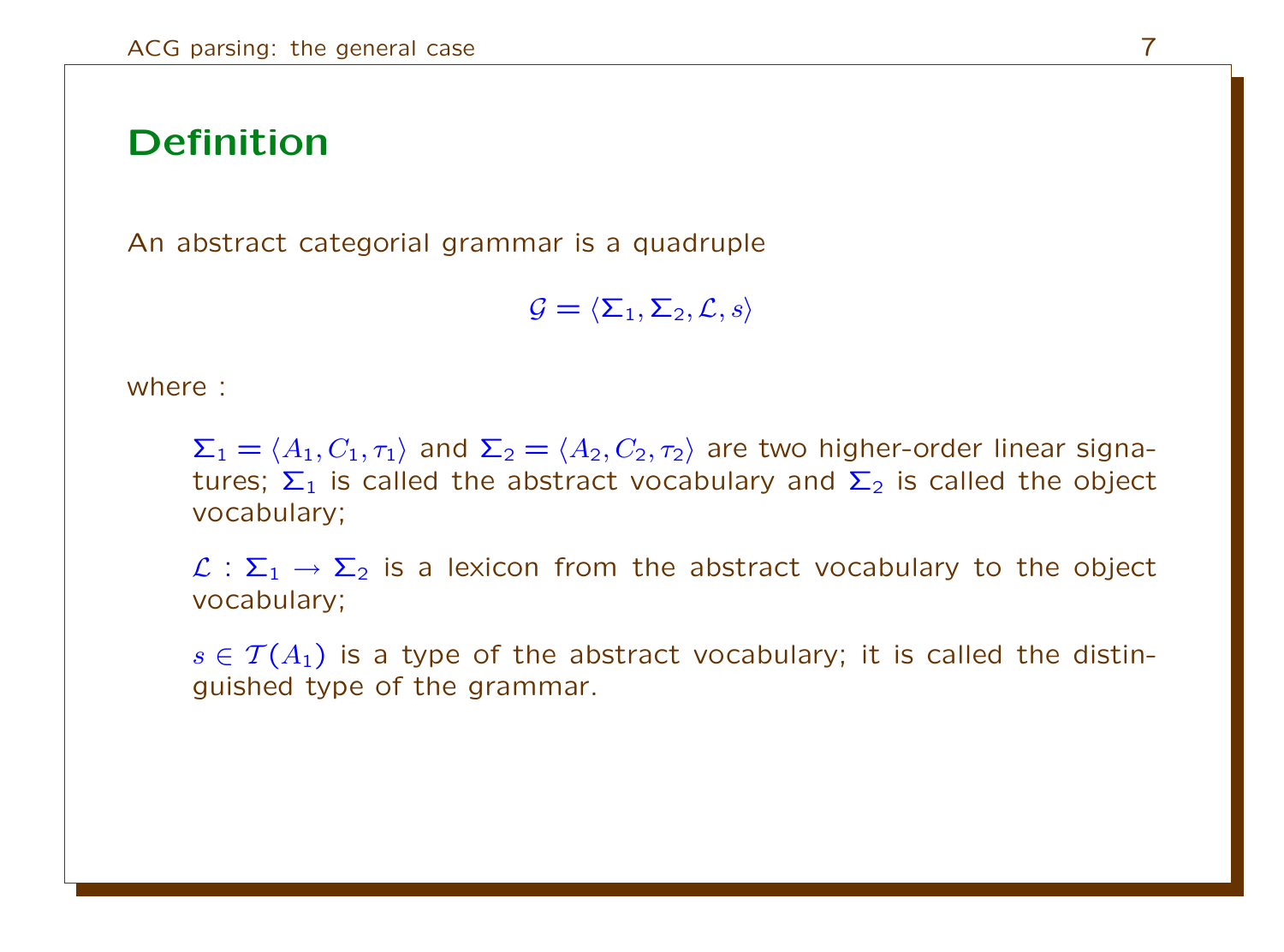### Languages generated by an ACG

The abstract language generated by  $G(\mathcal{A}(G))$  is defined as follows:

 $\mathcal{A}(\mathcal{G}) = \{t \in \mathcal{N}(\mathsf{\Sigma}_1) \, | \, \mathsf{L}_{\mathsf{\Sigma}_1} t : s \text{ is derivable}\}$ 

The object language generated by  $\mathcal{G}(\mathcal{O}(\mathcal{G}))$  is defined to be the image of the abstract language by the term homomorphism induced by the lexicon  $\mathcal{L}$ :

 $\mathcal{O}(\mathcal{G}) = \{t \in \Lambda(\Sigma_2) | \exists u \in \mathcal{A}(\mathcal{G}), t = \mathcal{L}(u)\}\$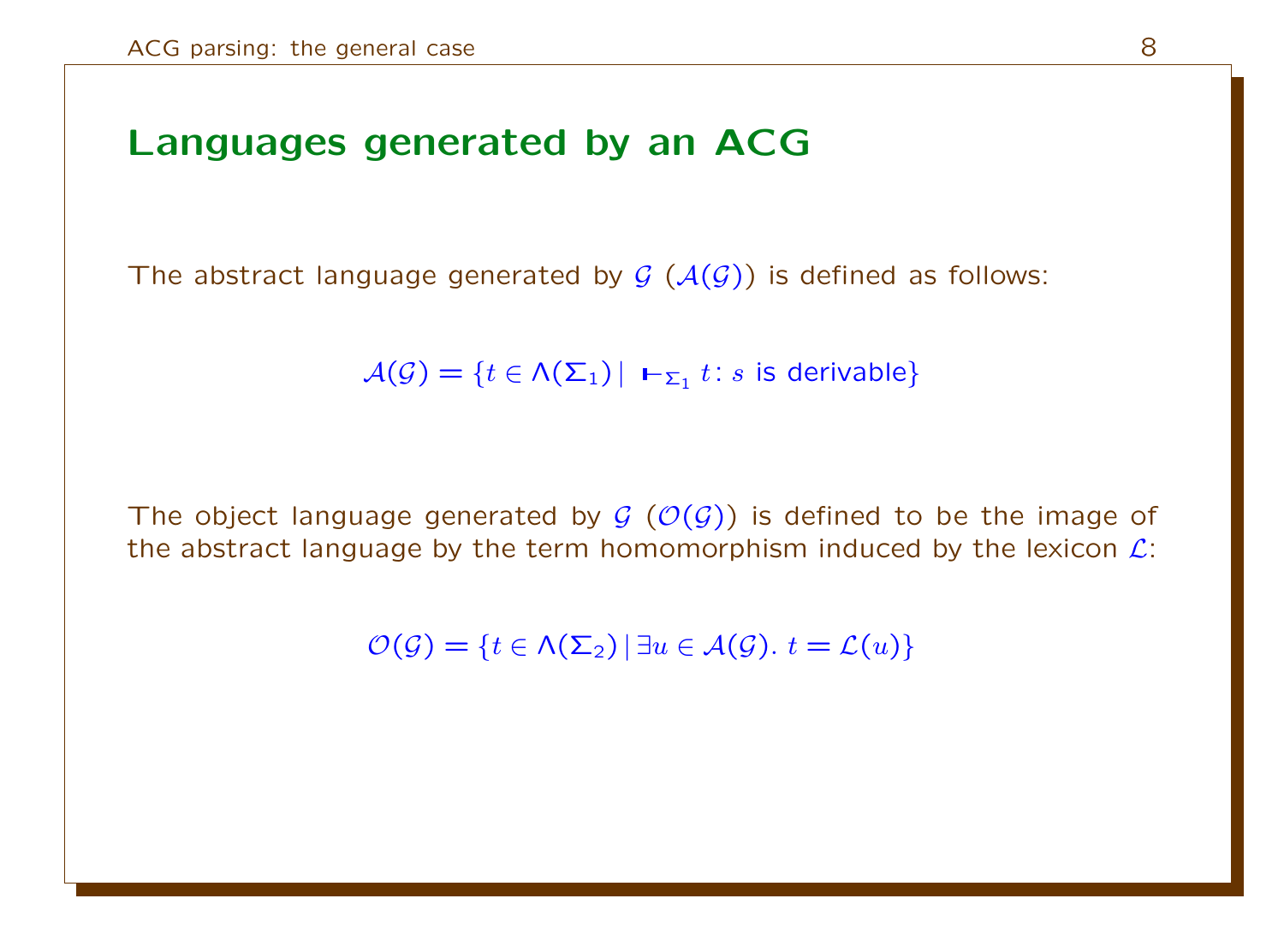### Some properties

- Membership is decidable if and only if Multiplicative Exponential Linear Logic is decidable.
- Membership for lexicalized ACGs is NP-complete.
- Membership for second-order ACGs is polynomial.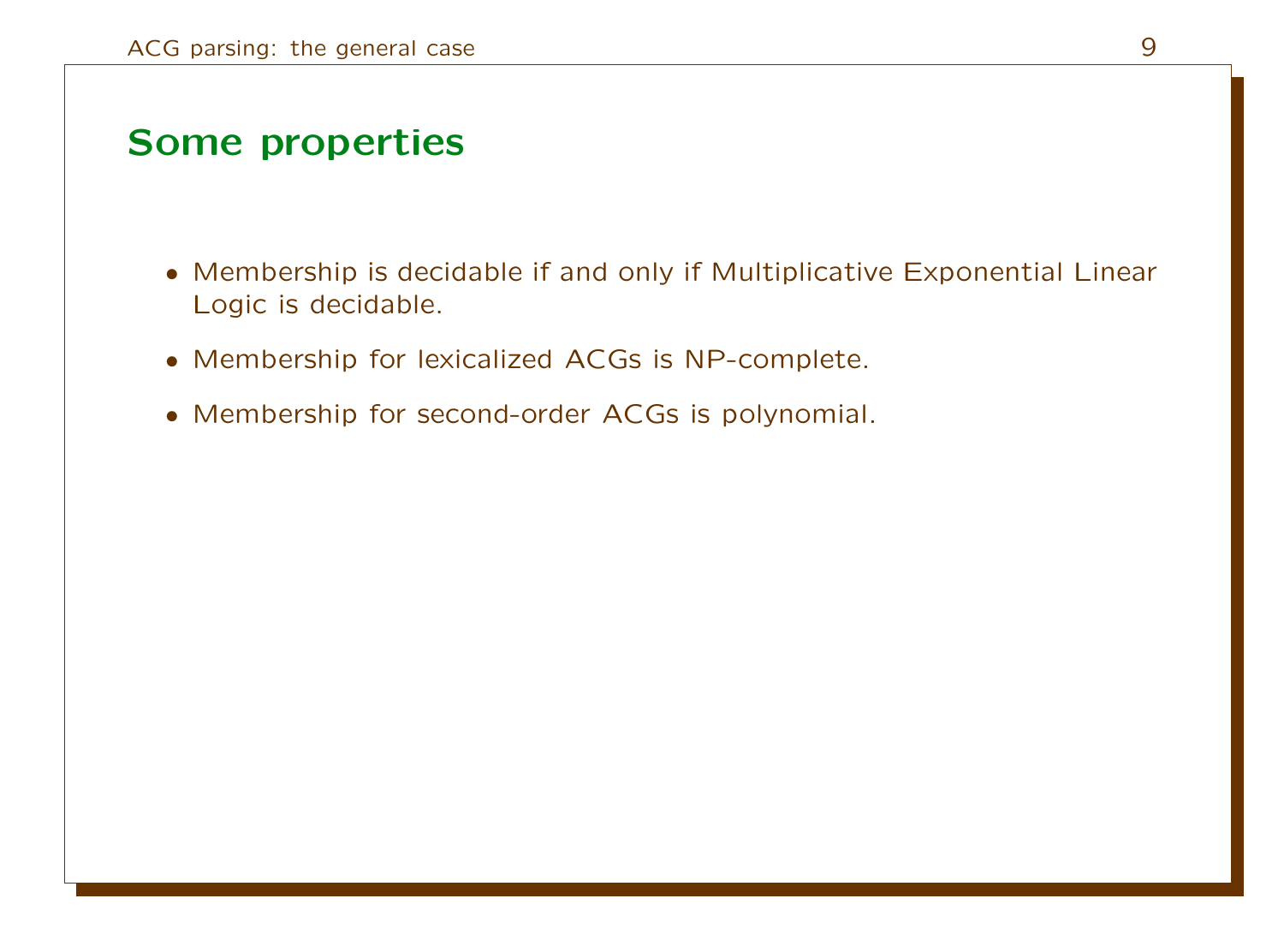# **Examples**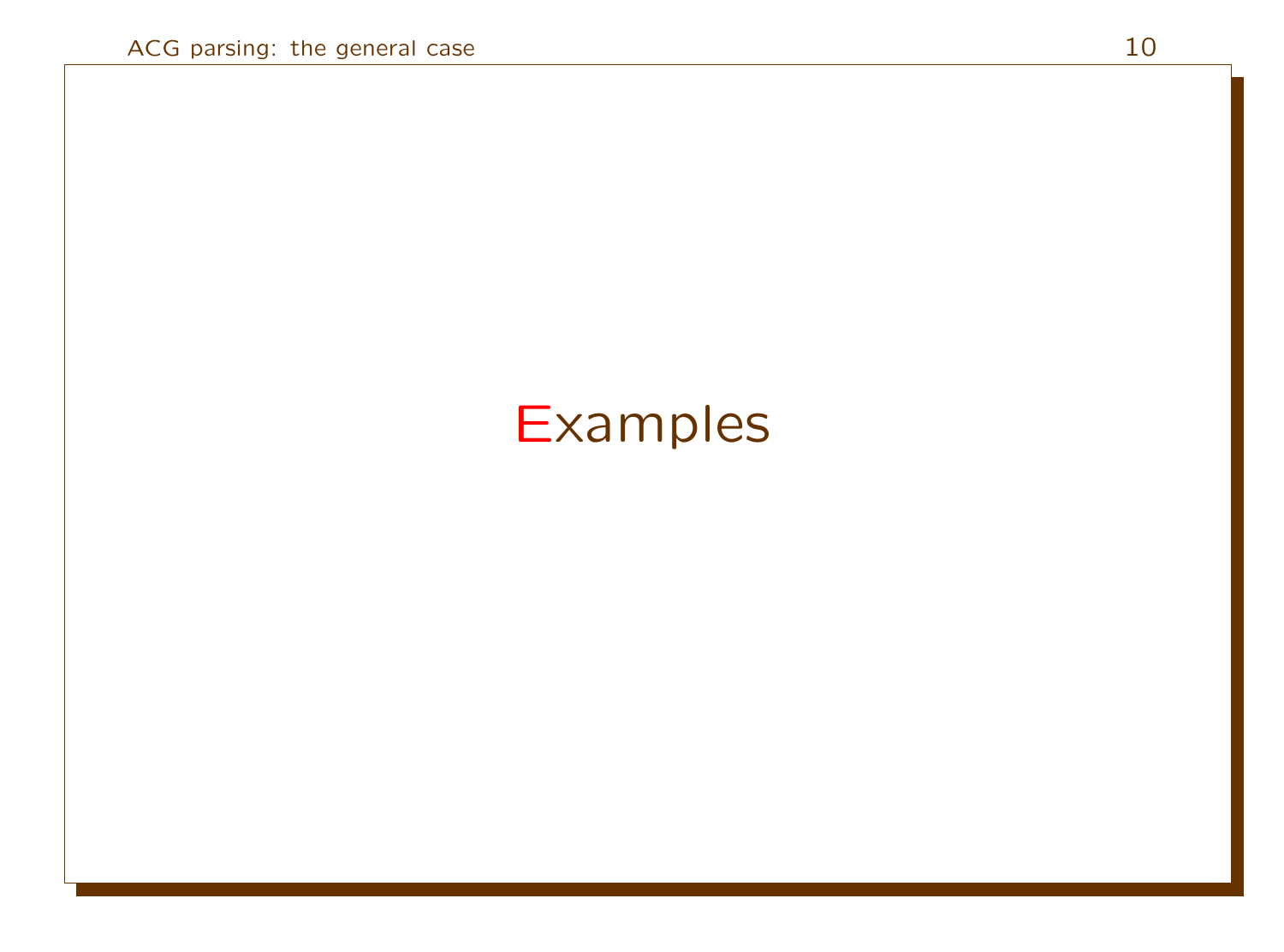### Strings as linear λ-terms

There is a canonical way of representing strings as linear  $\lambda$ -terms. It consists of representing strings as function composition:

 $/abbac / = \lambda x. a (b (b (a (c x))))$ 

In this setting:

 $\epsilon \stackrel{\triangle}{=} \lambda x. x$  $\alpha + \beta \stackrel{\triangle}{=} \lambda x.\, \alpha (\beta x)$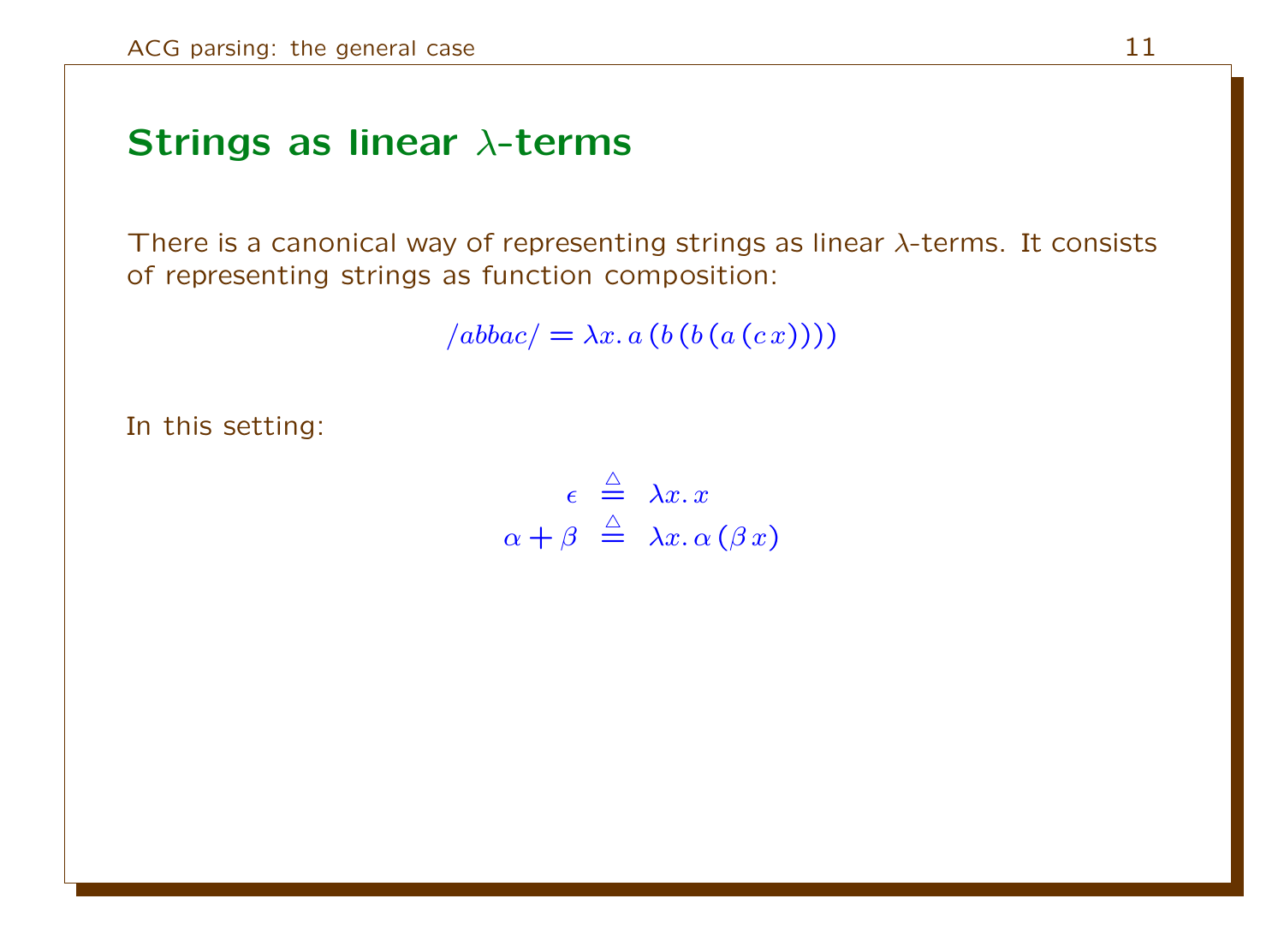## **Signatures**

$$
\Sigma_0: N, NP, S : type
$$
\n
$$
J: NP
$$
\n
$$
U: N
$$
\n
$$
A: N \rightarrow ((NP \rightarrow S) \rightarrow S)
$$
\n
$$
S: ((NP \rightarrow S) \rightarrow S) \rightarrow (NP \rightarrow S)
$$

 $\Sigma_1$ : a, John, seeks, unicorn : STRING

$$
\Sigma_2: \qquad \iota, o \; : \; type \n\wedge : o \multimap (o \multimap o) \n\exists : ( \iota \multimap o) \multimap o \n\vdots : \iota \n\text{union} : \; \iota \multimap o \n\text{find} : \; \iota \multimap ( \iota \multimap o ) \n\text{try} : \; \iota \multimap ( (\iota \multimap o) \multimap o )
$$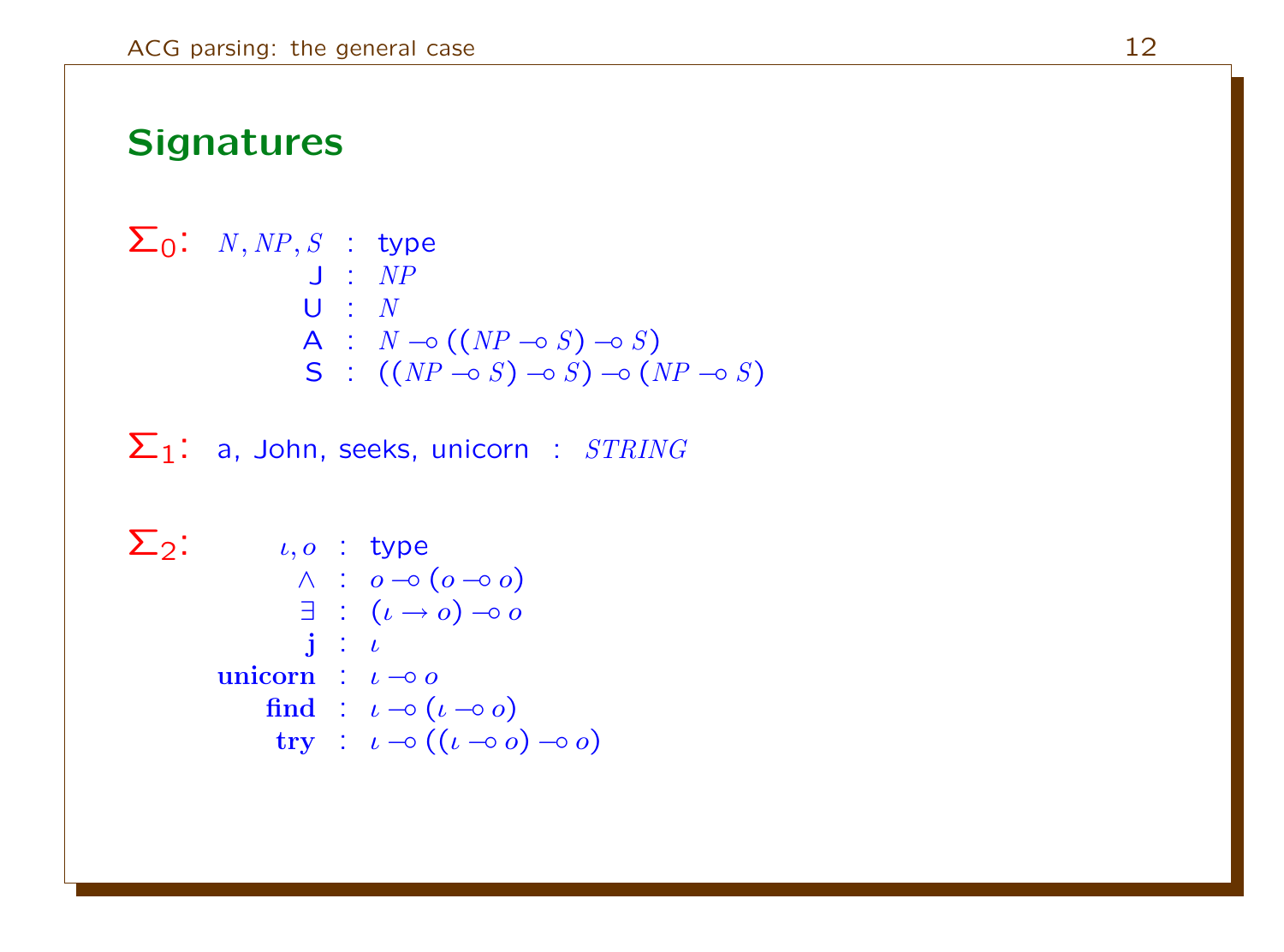### Lexicons

### $\mathcal{L}_1 : \Sigma_0 \to \Sigma_1$

 $N, NP, S := STRING$  $J := /John/$  $U :=$ /unicorn/ A  $:= \lambda x. \lambda p. p \left( \frac{\lambda}{4} + x \right)$  $S := \lambda p. \lambda x. p(\lambda y. x + \beta \text{seeks}( + y)$ 

 $\mathcal{L}_2 : \Sigma_0 \to \Sigma_2$ 

 $N := i \rightarrow o$  $NP := i$  $S := o$  $J := i$  $U := \lambda x$ . unicorn x A  $:= \lambda p. \lambda q. \exists x. p x \wedge q x$  $S := \lambda p. \lambda x.$  try  $x (\lambda y. p (\lambda z. \text{find } y z))$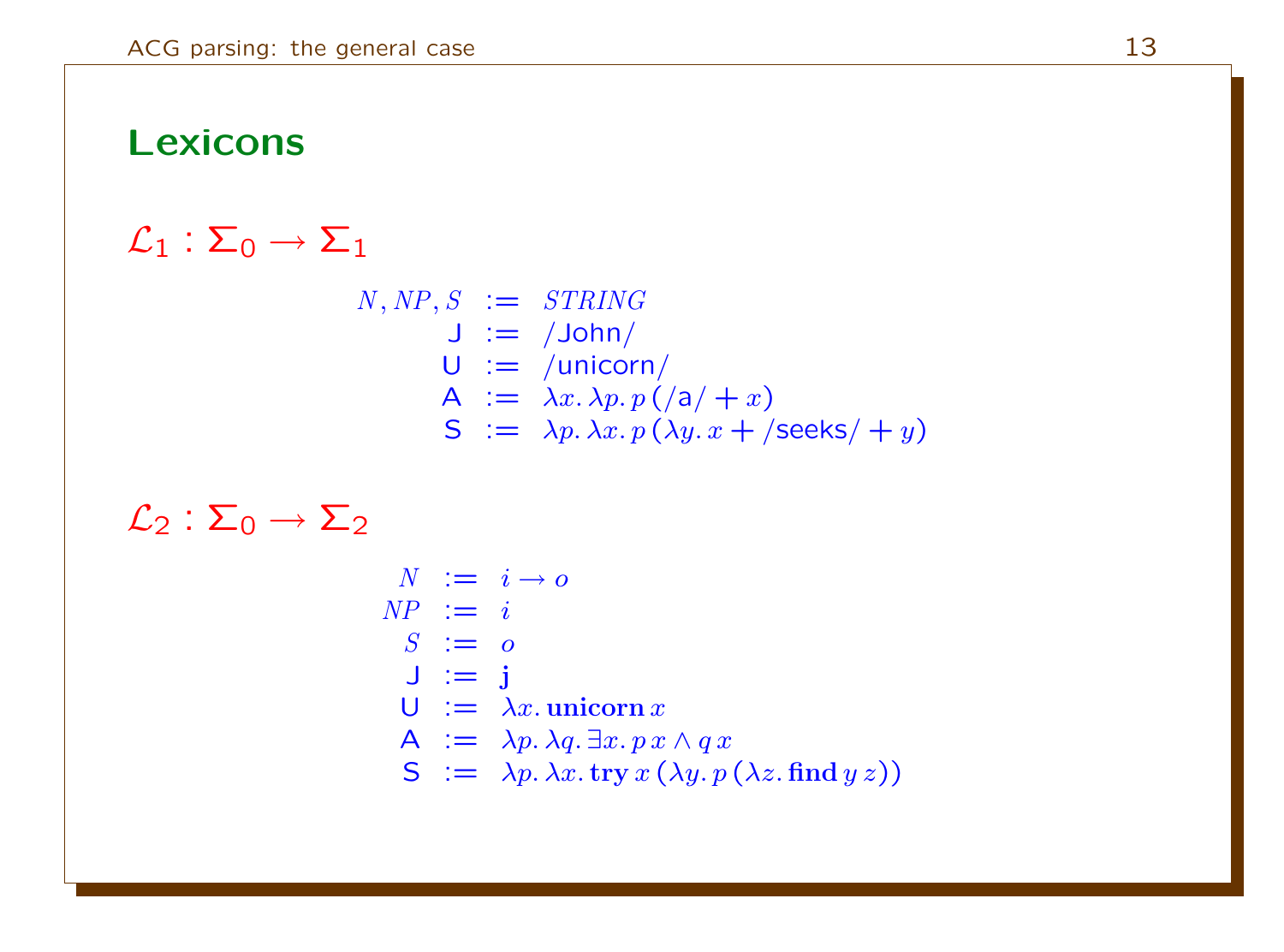#### We have that:

$$
\mathcal{L}_1(S(A\cup) \cup) = / \text{John} / + / \text{seeks} / + /a / + / \text{unicorn} /
$$

 $\mathcal{L}_2(S(A \cup) \cup) = \text{try } j(\lambda x. \exists y. \text{ uniform } y \wedge \text{find } x y)$ 

 $\mathcal{L}_1(A \cup (\lambda x. S (\lambda k. k x) J)) = /John/ + /seeks/ + /a/ + /unicorn/$ 

 $\mathcal{L}_2(\mathsf{A} \cup (\lambda x. \mathsf{S} \, (\lambda k. k x) \, \mathsf{J})) = \exists y.$  unicorn  $y \wedge \text{try } \mathsf{j} \, (\lambda x. \text{find } x y)$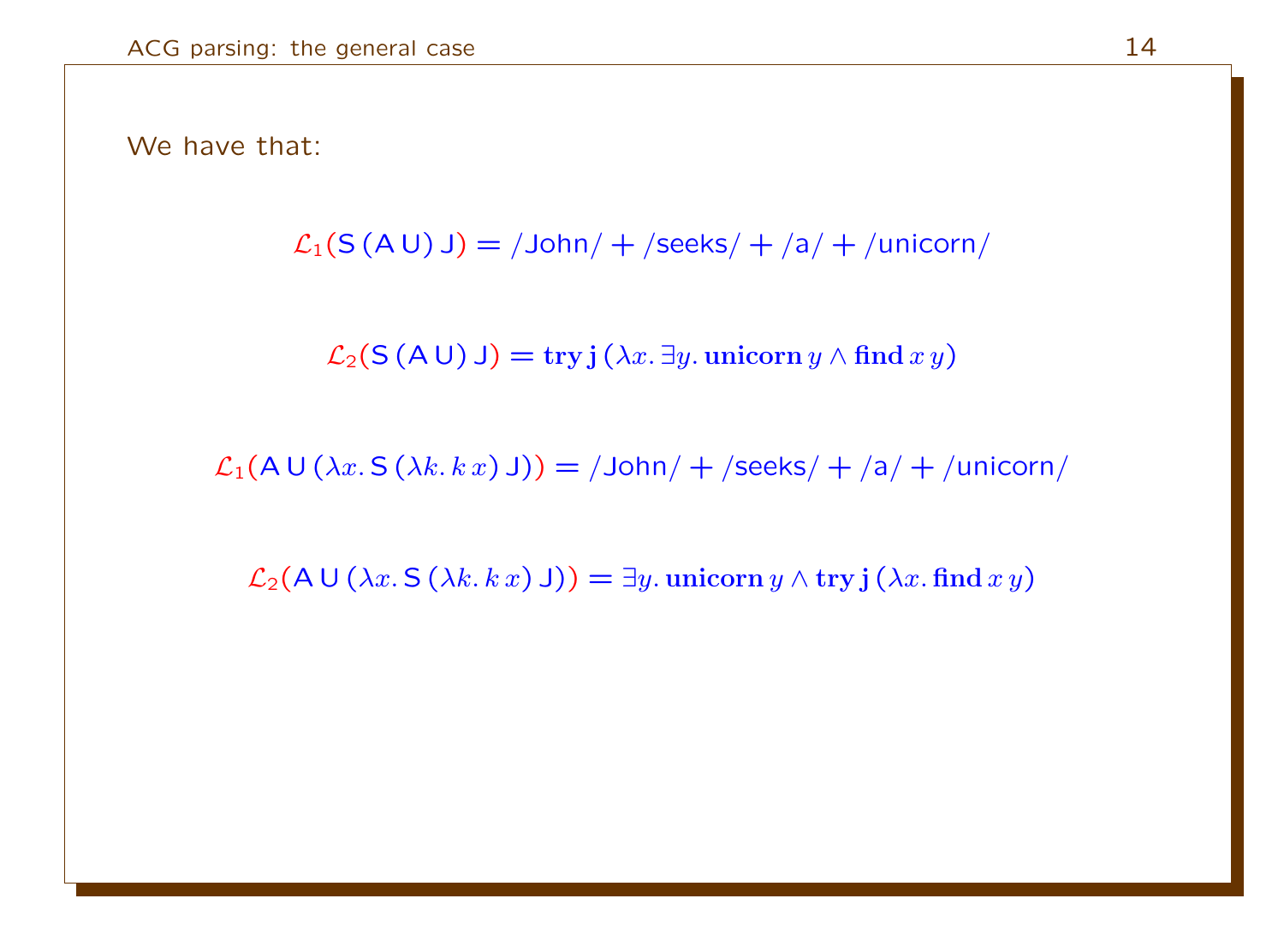## A language-theoretic example

Abstract vocabulary:

$$
A, L, S : type
$$
  
\n
$$
H : (A \neg A \neg A \neg B) \neg S
$$
  
\n
$$
I : L \neg S
$$
  
\n
$$
E : L
$$
  
\n
$$
C : A \neg L \neg D
$$

Lexicon:

$$
A, L, S := string
$$
  
\n
$$
H := \lambda f. f /a / b / c / c
$$
  
\n
$$
I := \lambda f. \lambda x. f x
$$
  
\n
$$
E := \epsilon
$$
  
\n
$$
C := \lambda x. \lambda y. x + y
$$

Typically:

 $H(\lambda x_{11}x_{12}x_{13}. H(\lambda x_{21}x_{22}x_{23}. ... I (Cx_{ij}(Cx_{kl}...(Cx_{mn}E)...))...) : S$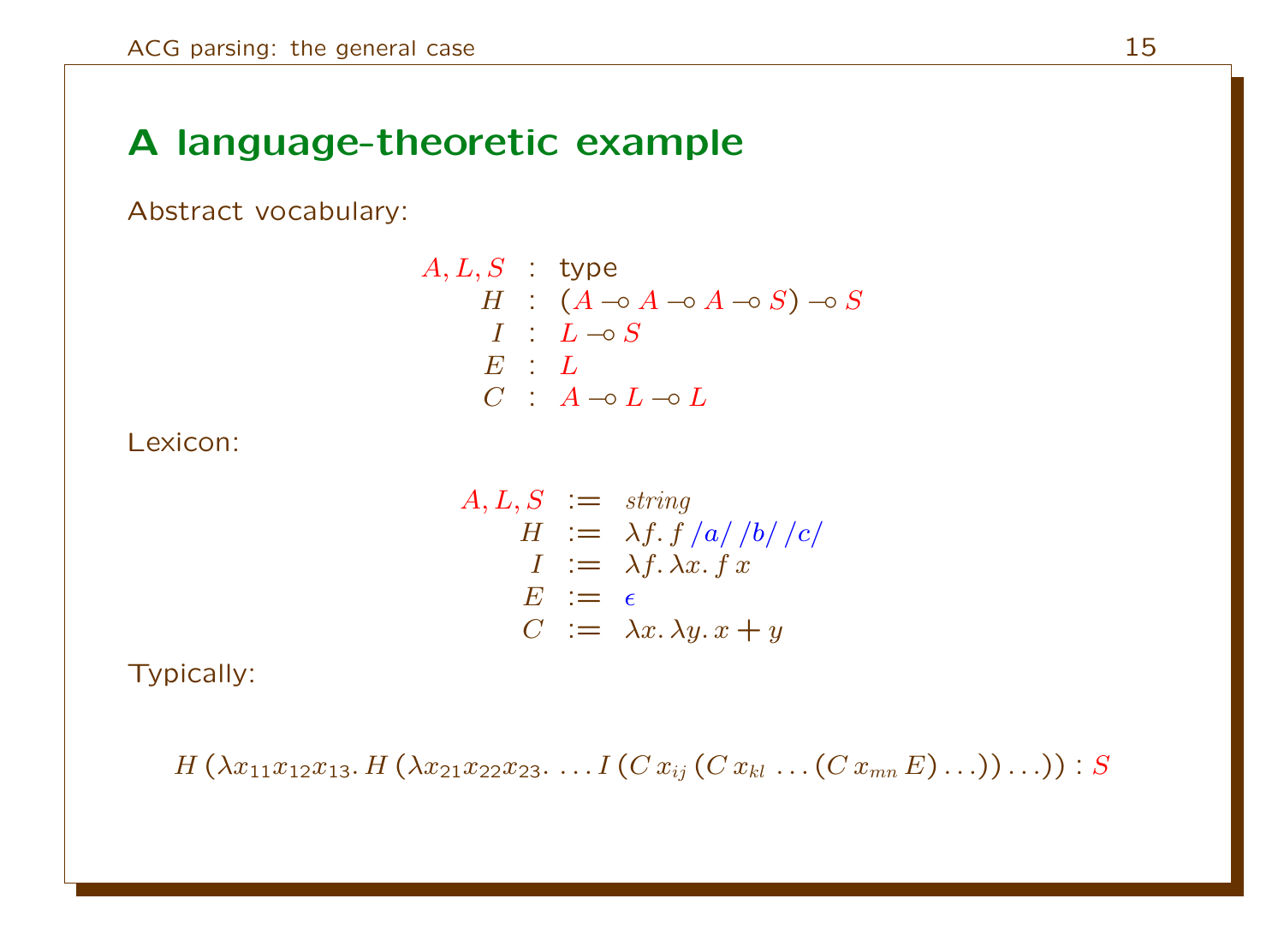# Some Key Properties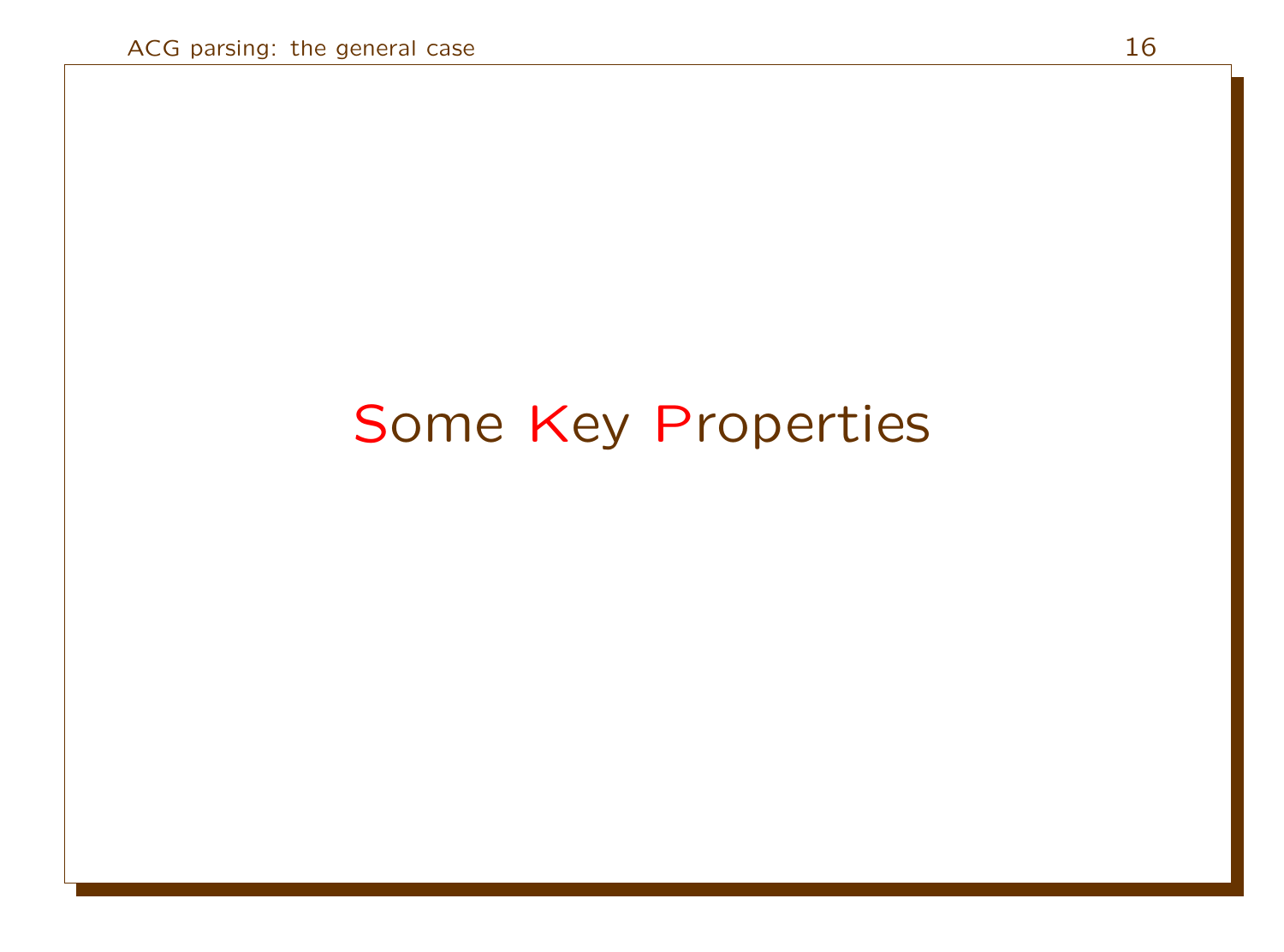## Curry-Howard isomorphism

Coherence theorem

Principal typing

Subject reduction

Subject expansion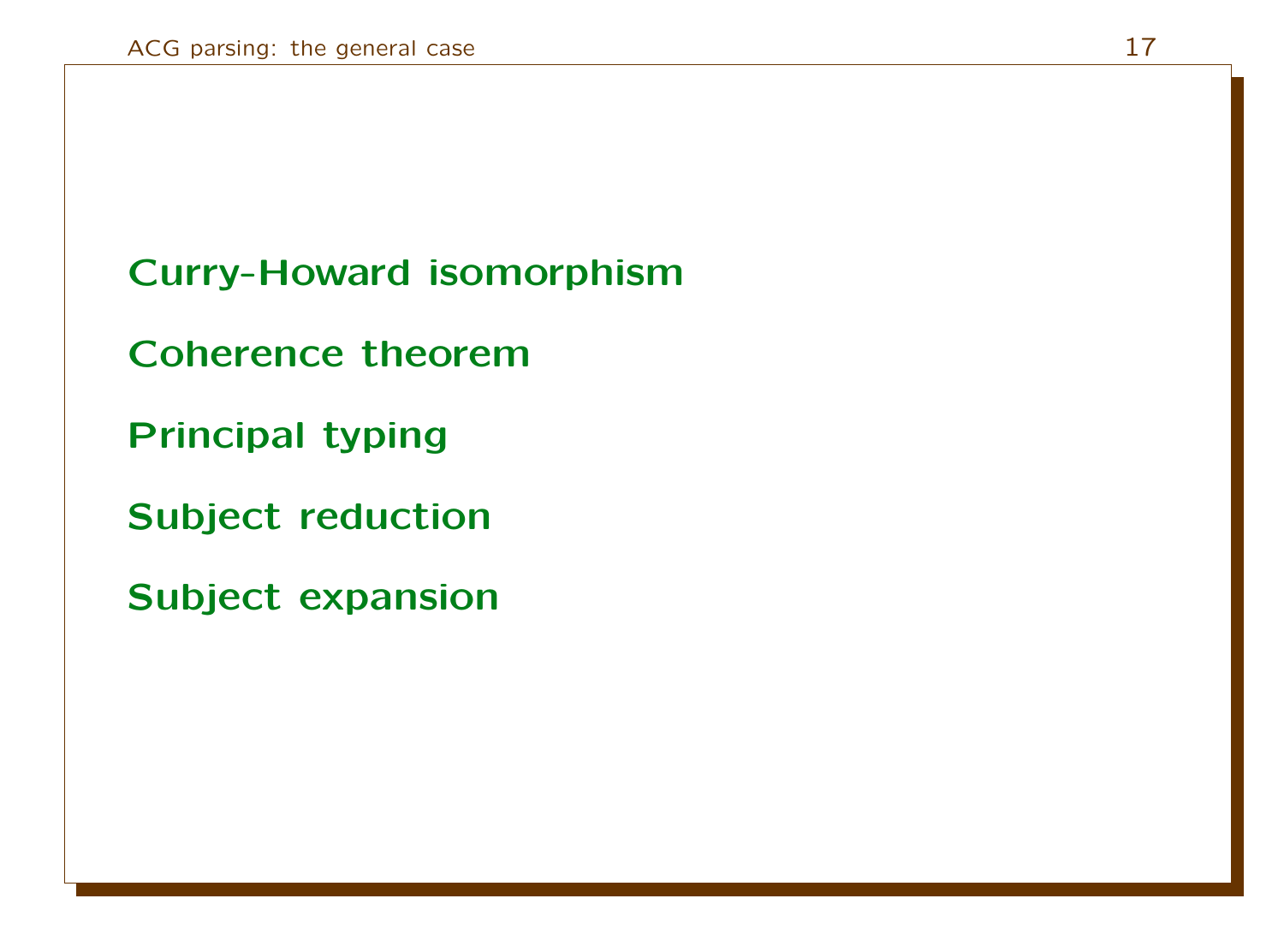# Constructing a Parsing Algorithm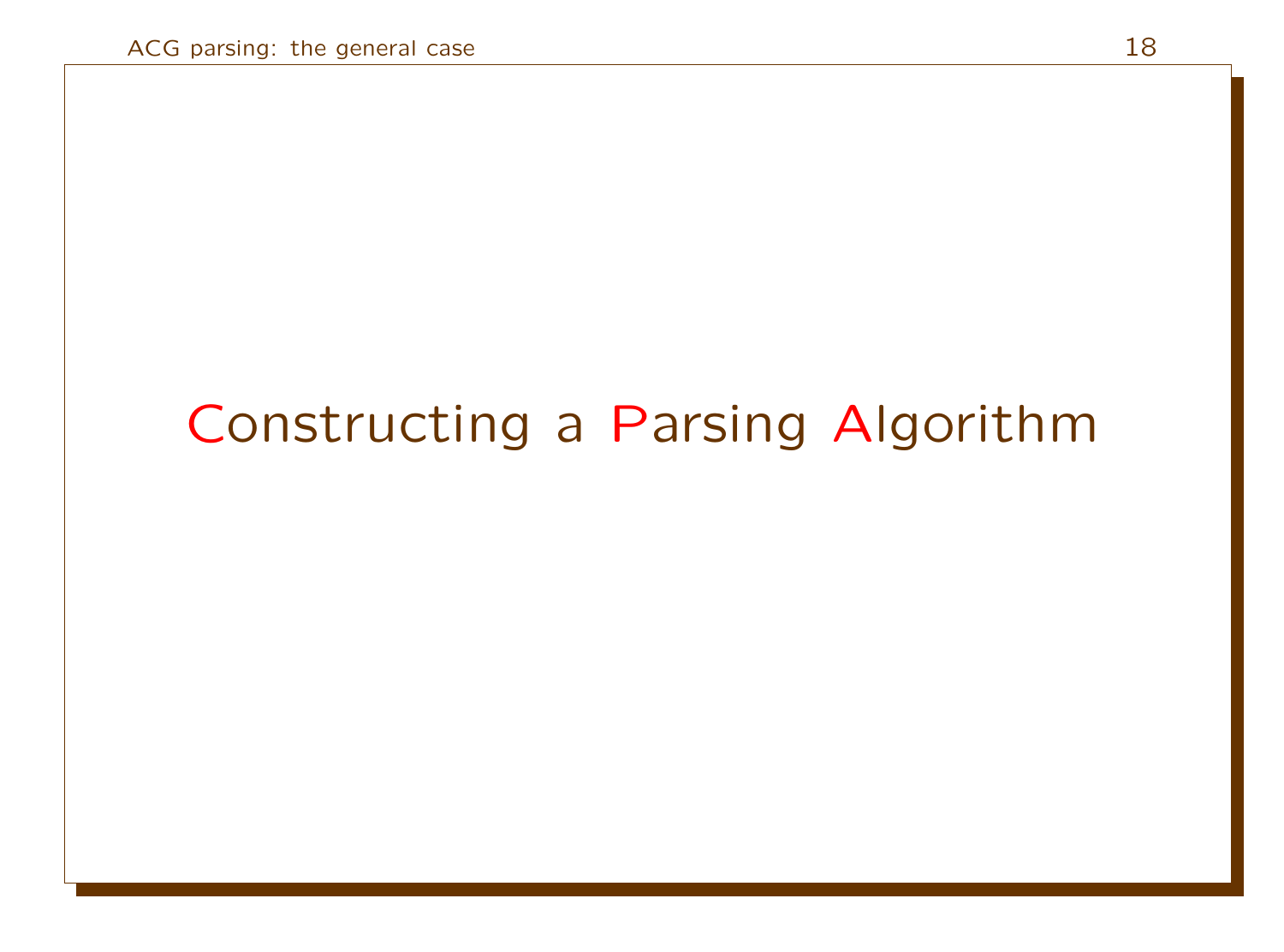## Back to the example

$$
H := \lambda f \cdot f (\lambda z. a z) (\lambda z. b z) (\lambda z. c z) : (A \neg A \neg A \neg B) \neg B
$$
  
\n
$$
I := \lambda f \cdot \lambda x. f x : L \neg B
$$
  
\n
$$
E := \lambda x. x : L
$$
  
\n
$$
C := \lambda x. \lambda y. \lambda z. x (y z) : A \neg B \neg D
$$

 $A, L, S \n\mathrel{\mathop:}= \n s \neg \circ s$ 

 $\lambda z. a (c (b (a (b (c z))))$ ?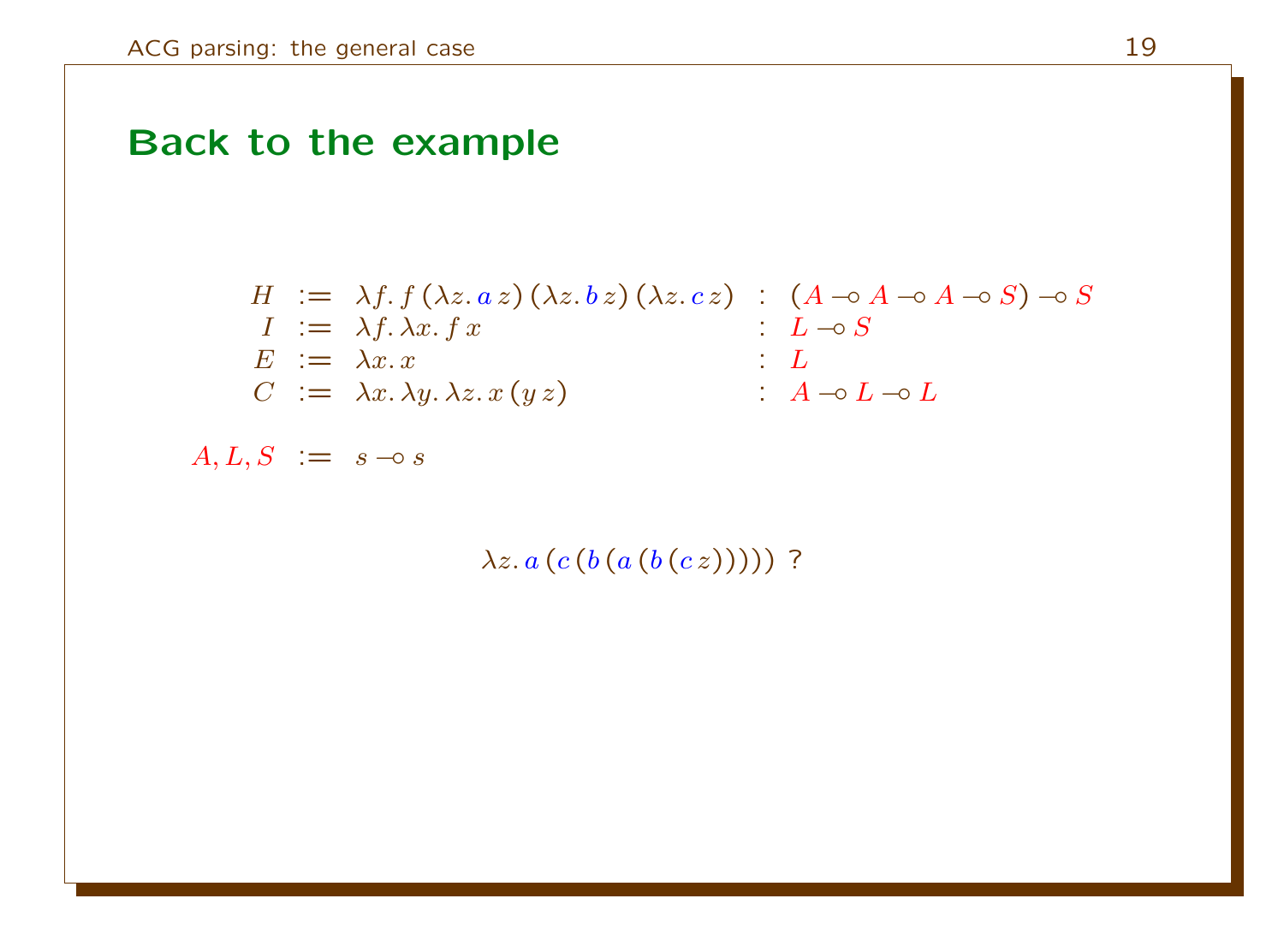## A first non deterministic algorithm

1. Try to prove S using the types of the abstract constants as proper axioms.

I.e, prove S using  $(A \neg o\ A \neg o\ A \neg o\ S) \neg o\ S$ ,  $L \neg o\ S$ , L, and  $A \neg o\ L \neg o\ L$ .

2. By the Curry-Howard isomorphism, you have constructed a term of the abstract language. Apply the lexicon to this term.

3. Check whether the resulting object term is equal to the term you have to parse.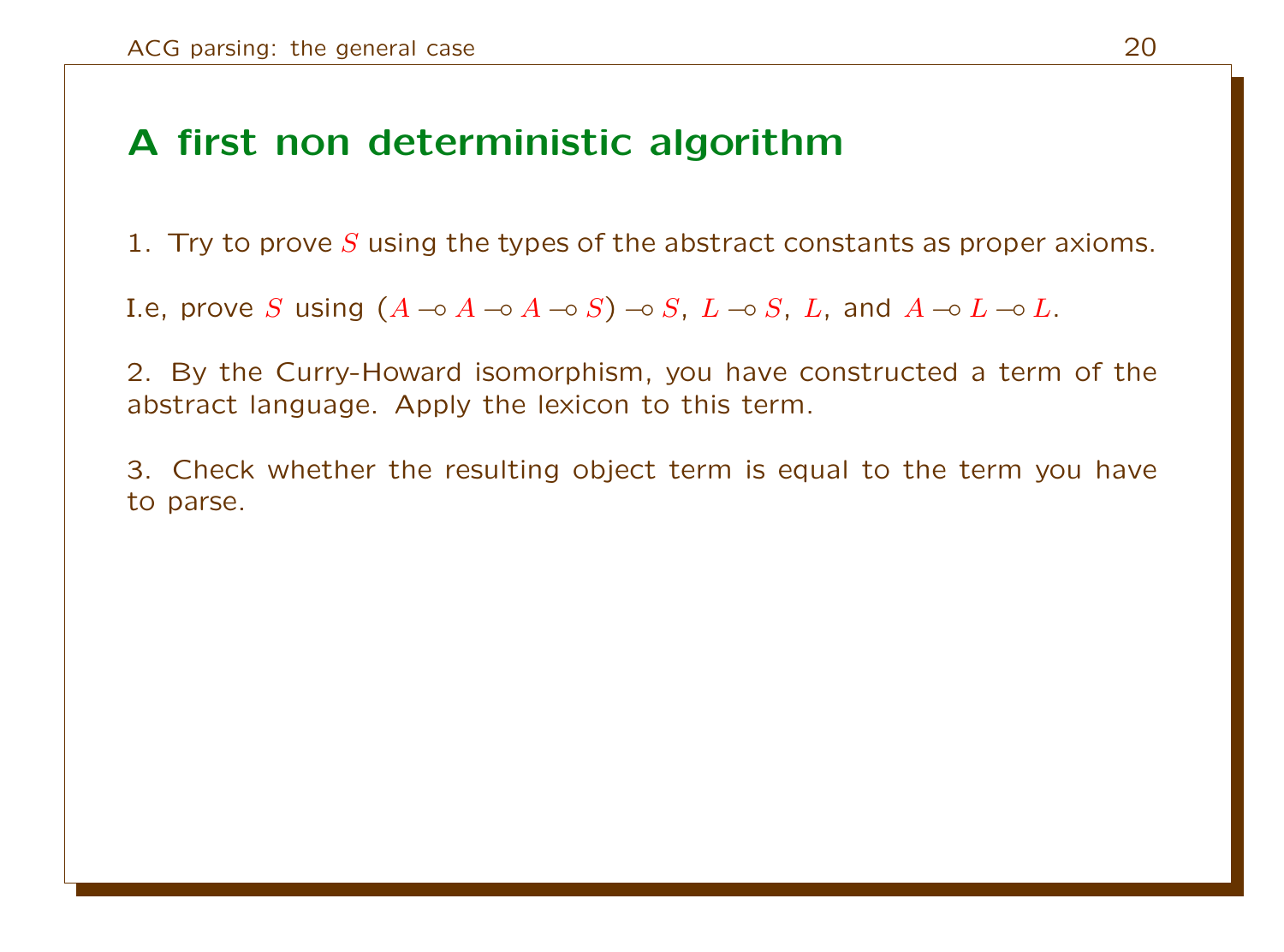### The Coherence Theorem comes in

1. Specialize the object signature by distinguishing between the different occurrences of a same object constant in the term to be parsed:

> $a_1$  :  $s_5 \to s_6$  $a_2$  :  $s_2$  −0  $s_3$  $b_1$  :  $s_3 \to s_4$  $b_2$  :  $s_1 \neg o s_2$  $c_1$  :  $s_4 \to s_5$  $c_2$  :  $s_0 \to s_1$

 $\lambda z. a_1 (c_1 (b_1 (a_2 (b_2 (c_2 z))))): s_0 \rightarrow s_6$ 

2. Specialize the lexical entries accordingly:

 $\lambda f. f(\lambda z. a_1 z) (\lambda z. b_1 z) (\lambda z. c_1 z)$ :  $\cdots$  $\lambda f. f(\lambda z. a_1 z) (\lambda z. b_1 z) (\lambda z. c_2 z)$  :  $\cdots$ . . . : . . .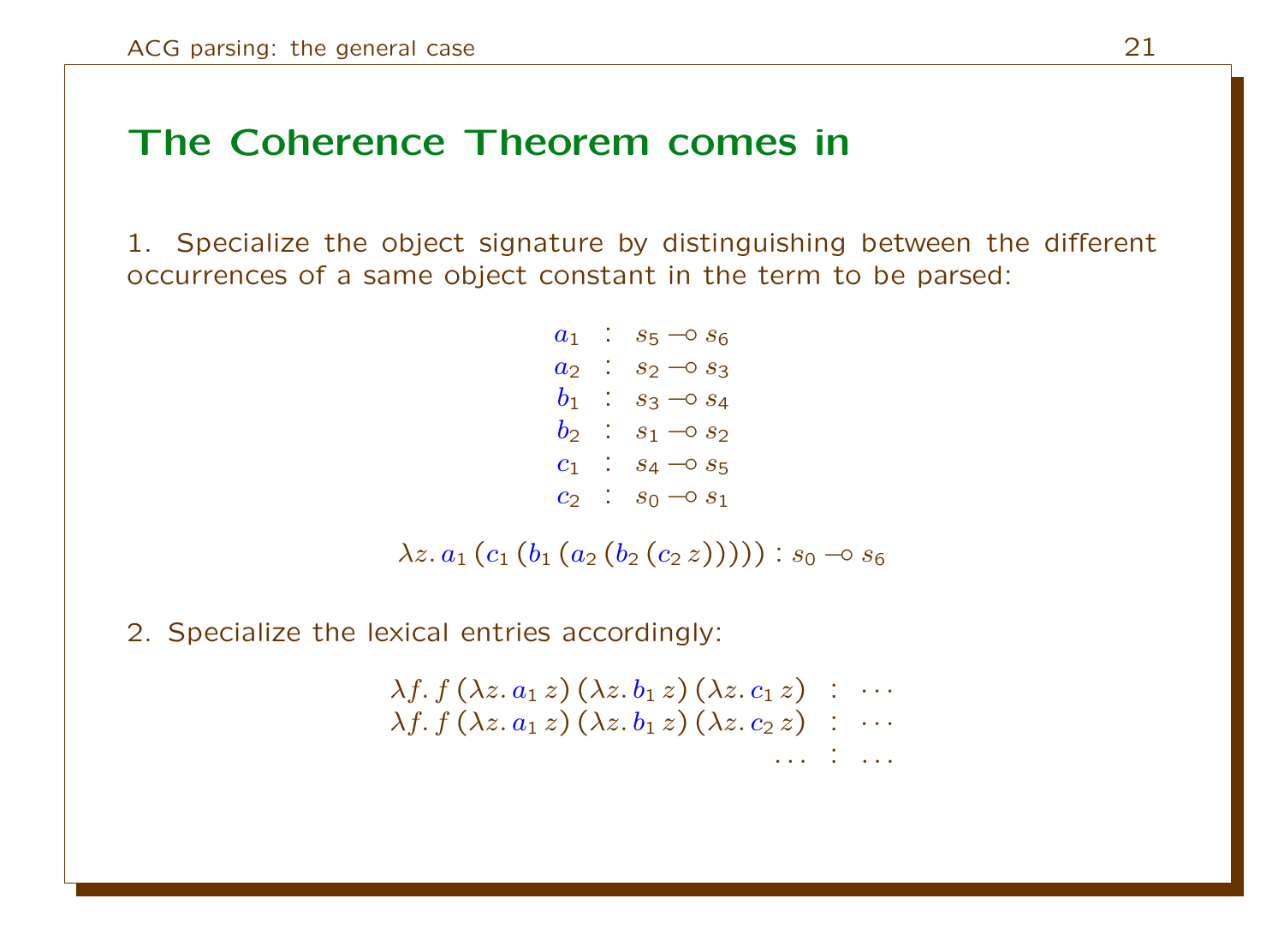3. Try to prove 
$$
\langle S, s_0 \rightarrow s_6 \rangle
$$
 using:  
\n $\langle (A \rightarrow A \rightarrow S) \rightarrow S,$   
\n $((s_5 \rightarrow s_6) \rightarrow (s_3 \rightarrow s_4) \rightarrow (s_4 \rightarrow s_5) \rightarrow (s_0 \rightarrow s_0)) \rightarrow (s_0 \rightarrow s_0) \rangle$   
\n $\langle (A \rightarrow A \rightarrow A \rightarrow S) \rightarrow S,$   
\n $((s_5 \rightarrow s_6) \rightarrow (s_3 \rightarrow s_4) \rightarrow (s_4 \rightarrow s_5) \rightarrow (s_0 \rightarrow s_1)) \rightarrow (s_0 \rightarrow s_1) \rangle$   
\n:  
\n $\langle (A \rightarrow A \rightarrow A \rightarrow S) \rightarrow S,$   
\n $((s_5 \rightarrow s_6) \rightarrow (s_3 \rightarrow s_4) \rightarrow (s_0 \rightarrow s_1) \rightarrow (s_0 \rightarrow s_0)) \rightarrow (s_0 \rightarrow s_0) \rangle$   
\n $\langle (A \rightarrow A \rightarrow A \rightarrow S) \rightarrow S,$   
\n $((s_5 \rightarrow s_6) \rightarrow (s_3 \rightarrow s_4) \rightarrow (s_0 \rightarrow s_1) \rightarrow (s_0 \rightarrow s_1)) \rightarrow (s_0 \rightarrow s_1) \rangle$   
\n:  
\n $\langle L \rightarrow S, (s_0 \rightarrow s_0) \rightarrow (s_0 \rightarrow s_0) \rangle$   
\n $\langle L \rightarrow S, (s_0 \rightarrow s_1) \rightarrow (s_0 \rightarrow s_1) \rangle$   
\n:  
\n $\langle L \rightarrow S, (s_0 \rightarrow s_1) \rightarrow (s_0 \rightarrow s_1) \rangle$   
\n $\langle s_0 \rightarrow s_1 \rangle$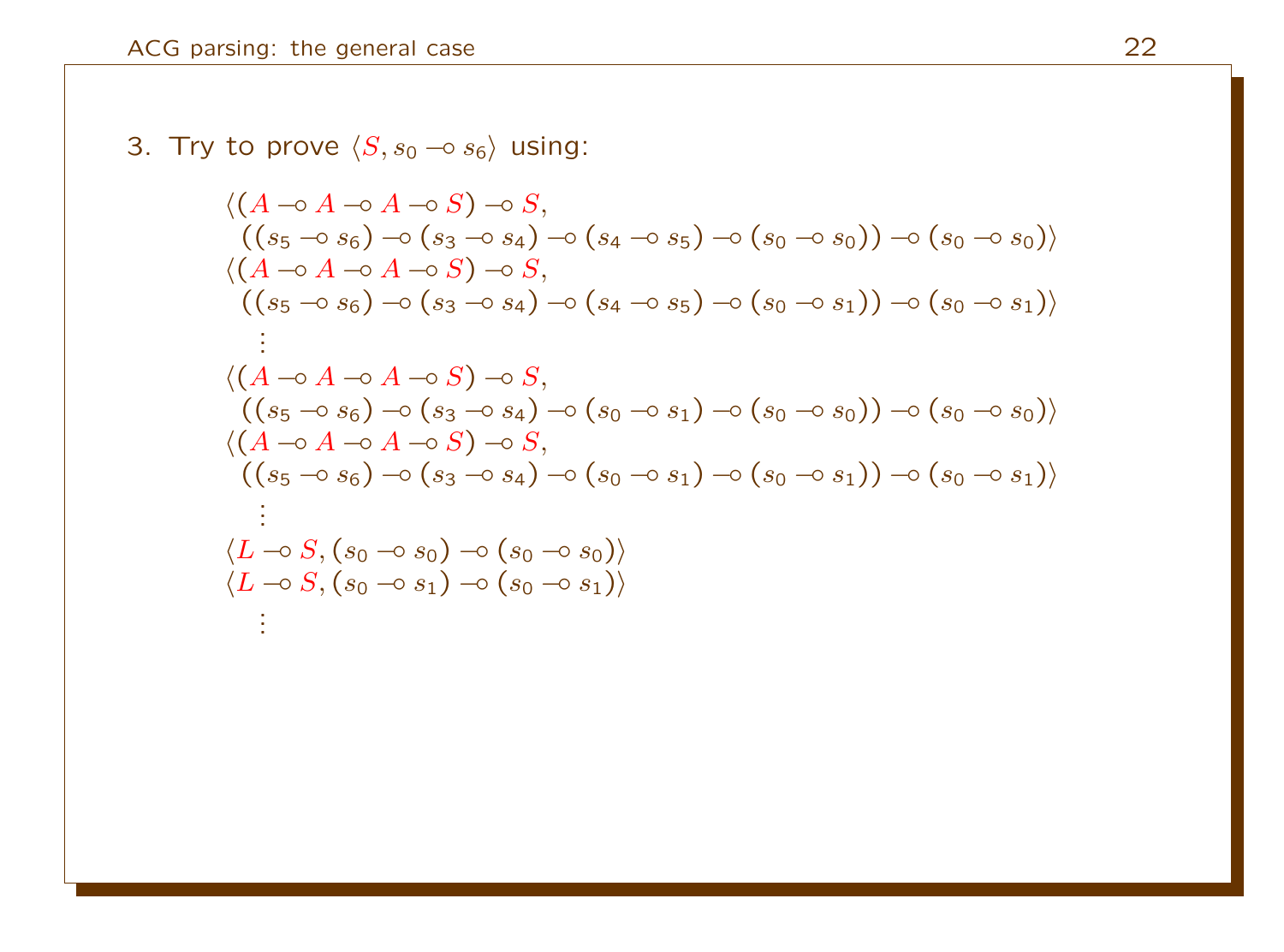## Eliminating redundancies

Consider the following pair:

$$
\langle (A-\circ A-\circ A-\circ S)-\circ S, ((s_5-\circ s_6)-\circ (s_3-s_4)-\circ (s_4-\circ s_5)-\circ (s_0-s_0))-\circ (s_0-s_0) \rangle
$$

The shape of the specialized object type is completely specified by the grammar. The only relevant information is given by the indices.

Replace the above pair by the following formula:

 $(A[5, 6] \rightarrow A[3, 4] \rightarrow A[4, 5] \rightarrow S[0, 0]) \rightarrow S[0, 0]$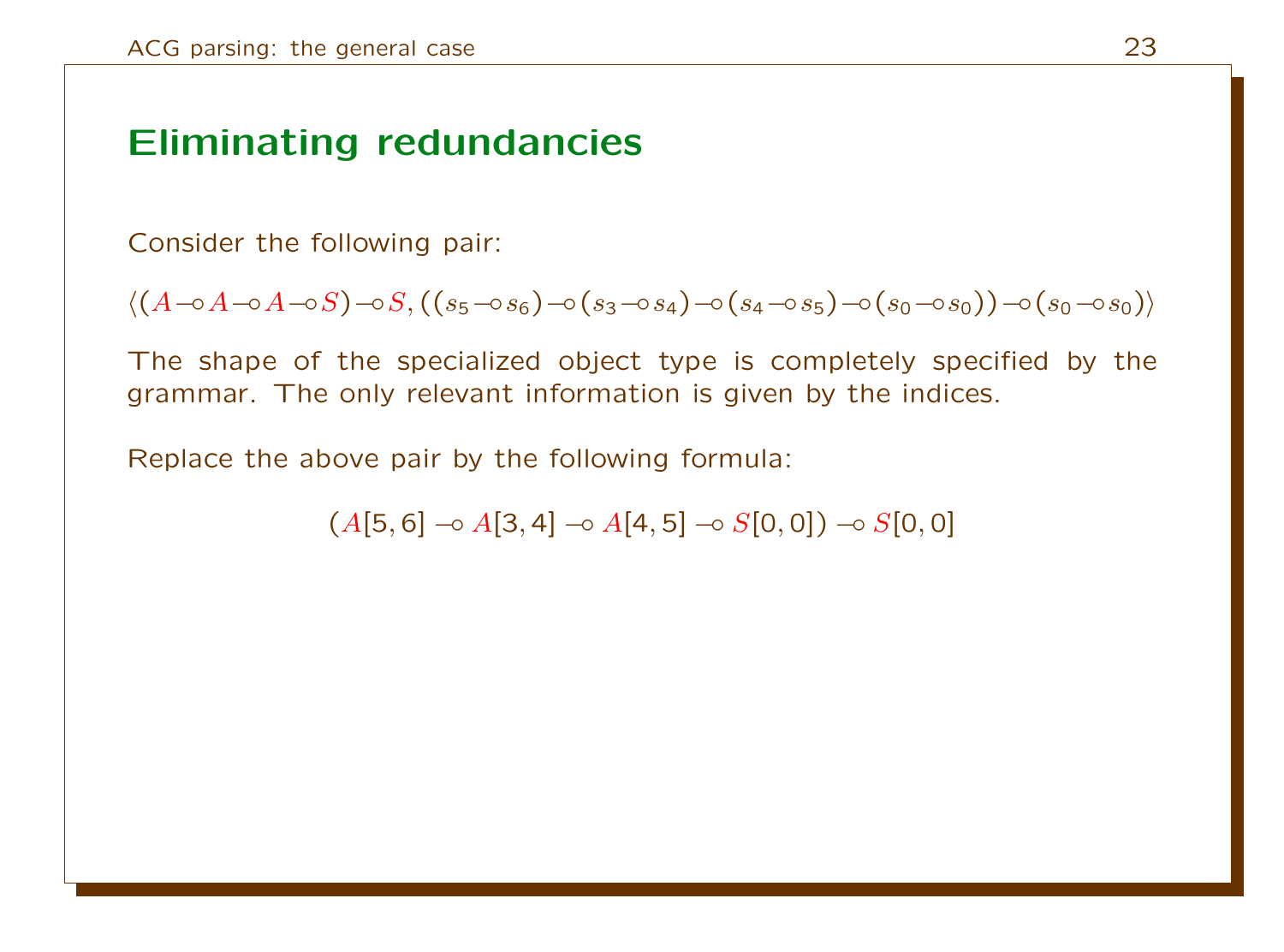### Principal typing

Factorize the several formulas coming from a given lexical entry,

$$
(A[5,6] \rightarrow A[3,4] \rightarrow A[4,5] \rightarrow S[0,0]) \rightarrow S[0,0]
$$
  
\n
$$
(A[5,6] \rightarrow A[3,4] \rightarrow A[4,5] \rightarrow S[0,1]) \rightarrow S[0,1]
$$
  
\n:  
\n
$$
(A[5,6] \rightarrow A[3,4] \rightarrow A[0,1] \rightarrow S[0,0]) \rightarrow S[0,0]
$$
  
\n
$$
(A[5,6] \rightarrow A[3,4] \rightarrow A[0,1] \rightarrow S[0,1]) \rightarrow S[0,1]
$$
  
\n:  
\n:  
\n:

as follows:

 $a[i, j], b[k, l], c[m, n]$   $\vdash$  (A[i, j]  $\lnot \circ A[k, l]$   $\lnot \circ A[m, n]$   $\lnot \circ S[o, p]$ )  $\lnot \circ S[o, p]$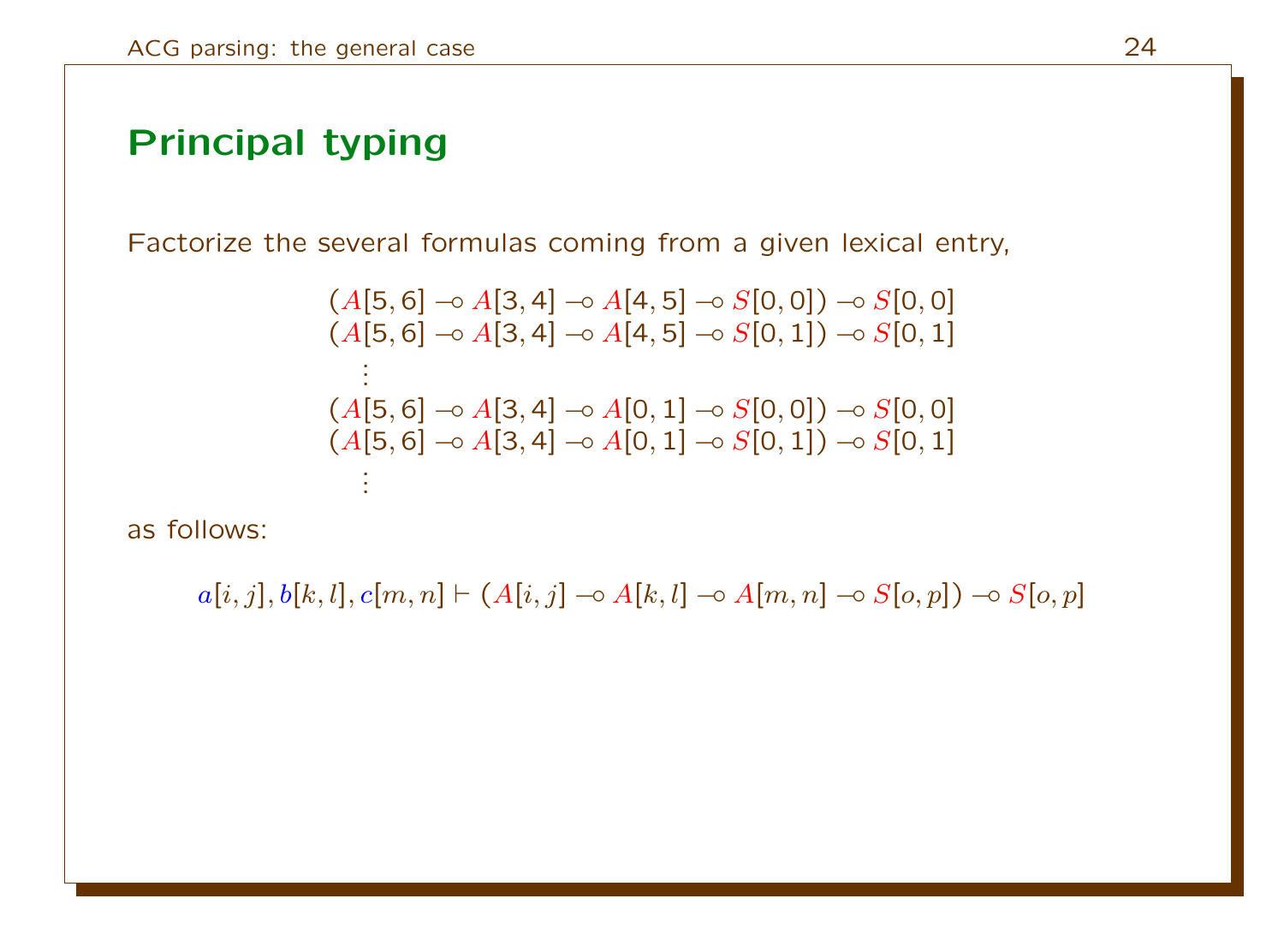We end up with the following proof search problem:

Formulas coming from the lexicon:

$$
a[i, j], b[k, l], c[m, n] \vdash (A[i, j] \multimap A[k, l] \multimap A[m, n] \multimap S[o, p]) \multimap S[o, p]
$$
  
\n
$$
\vdash L[i, j] \multimap S[i, j]
$$
  
\n
$$
\vdash L[i, i]
$$
  
\n
$$
\vdash A[i, j] \multimap L[k, i] \multimap L[k, j]
$$

Query (coming from the term to be parsed):

 $a[5, 6], c[4, 5], b[3, 4], a[2, 3], b[1, 2], c[0, 1] \vdash S[0, 6]$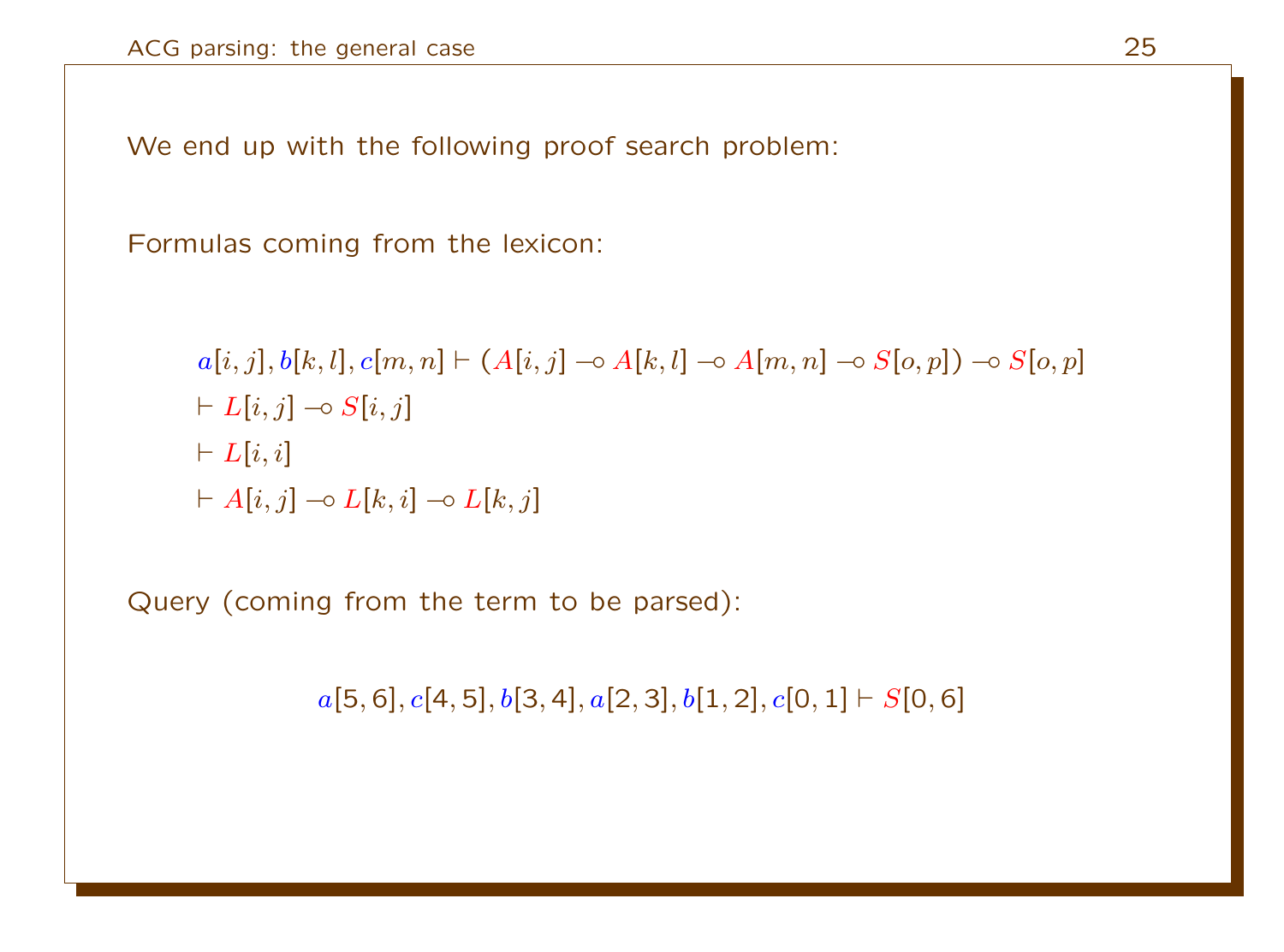### Correctness and Completeness

Correctness : by subject reduction.

Completeness : by subject expansion.